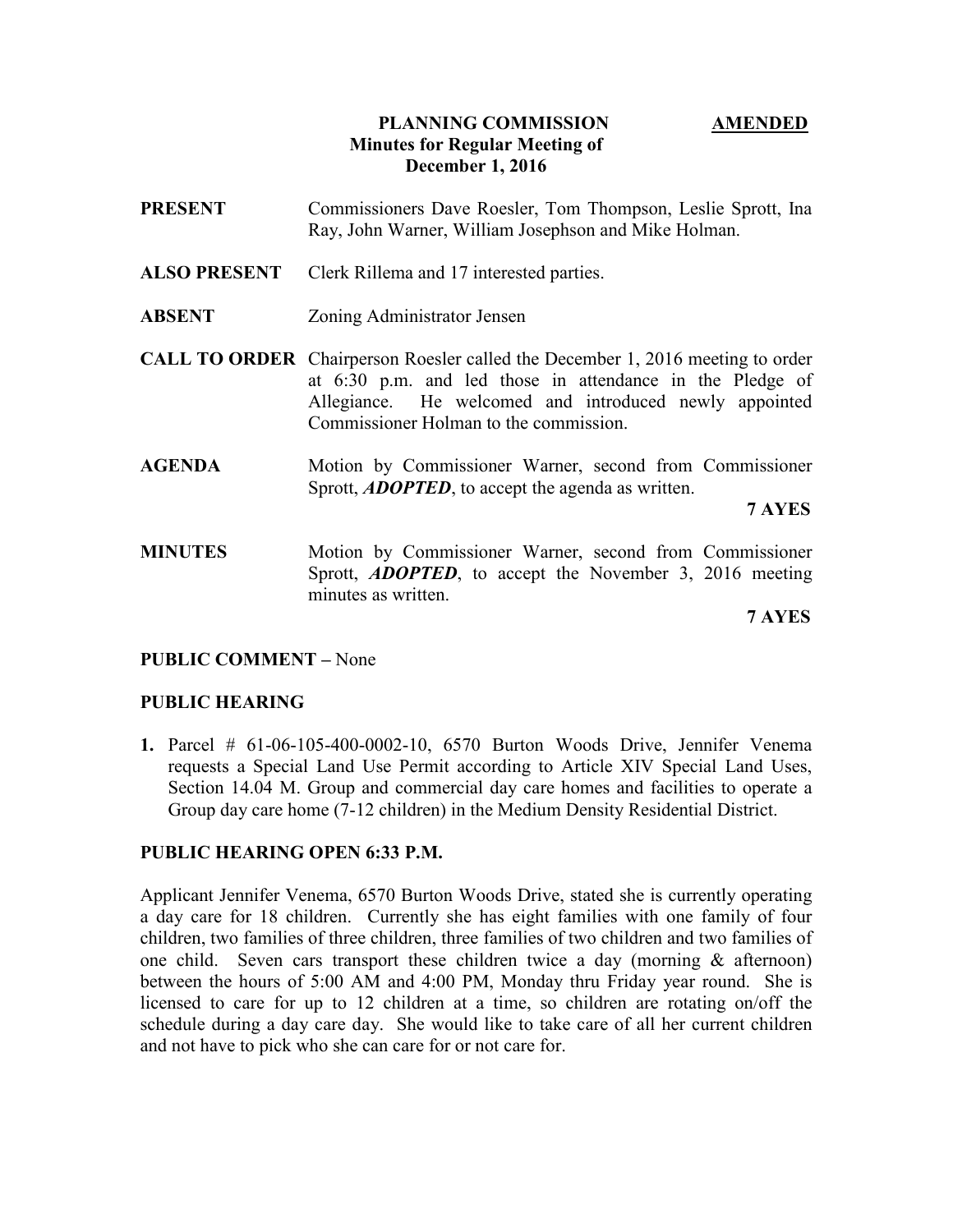#### PUBLIC COMMENT

- 1) Alan Abrams, 6647 Burton Woods Drive strongly opposes the day care for a number of serious traffic risks due to pedestrian traffic, sharp angles in the road, children/pets that use the cul-de-sac for a play area, number of day care vehicles traveling through the subdivision (50 vehicle movements daily on and off Burton Woods Drive) and lack of snow plowing in the winter months.
- 2) Todd Venema 6570 Burton Woods Drive reiterated that at this time, it would only be 7 vehicles twice a day. If they are forced to only have six or less children, second shift or weekends may have to be utilized.
- 3) Carol Mathews, 4716 Doug Drive presented the Commission with 36 signatures on a signed petition in opposition to operating a group day care stating it is inconsistent with a residential area.
- 4) George Taylor, 6681 Burton Woods Drive opposes the proposed day care as he purchased his home after retiring. Being the driveway of 6570 Burton Woods Drive is dirt, often times after a rainstorm or snow thaw, the dirt gets dragged out onto the pavement causing a mess.
- 5) Jack Brown, 4276 Doug Drive opposes the day care and supports Alan Abrams comments earlier.
- 6) Patty Ferguson, 4725 Doug Drive opposes the day care, concerned about more traffic using the two tracks to Clark Street and does not support the rezoning to commercial.
- 7) Brad Bruns, 4663 Doug Drive opposes the day care and supports the other comments made by neighbors. Has lived in his home for nearly 24 years which has been a substantially quiet residential area.
- 8) Marilyn Brown, 4276 Doug Drive opposes the day care and stated that the State has strict guidelines on number of children allowed.

## **CORRESPONDENCE**

- 1. Dave & Lyn Rypma, 6686 Burton Woods Drive opposed
- 2. George Taylor, 6611 Burton Woods Drive opposed
- 3. Alan M. Abrams, 6647 Burton Woods Drive (email/letter) opposed
- 4. R. Glenn & Carol Mathews, 4716 Doug Drive opposed
- 5. Scott Huebler, City of Whitehall Manager support
- 6. Autumn & Matthew LeaTrea support
- 7. Alethea Blaske support
- 8. Pam Churchill support
- 9. Emily Peraza support
- 10. Emma Greenwood, 107 Tulgeywood support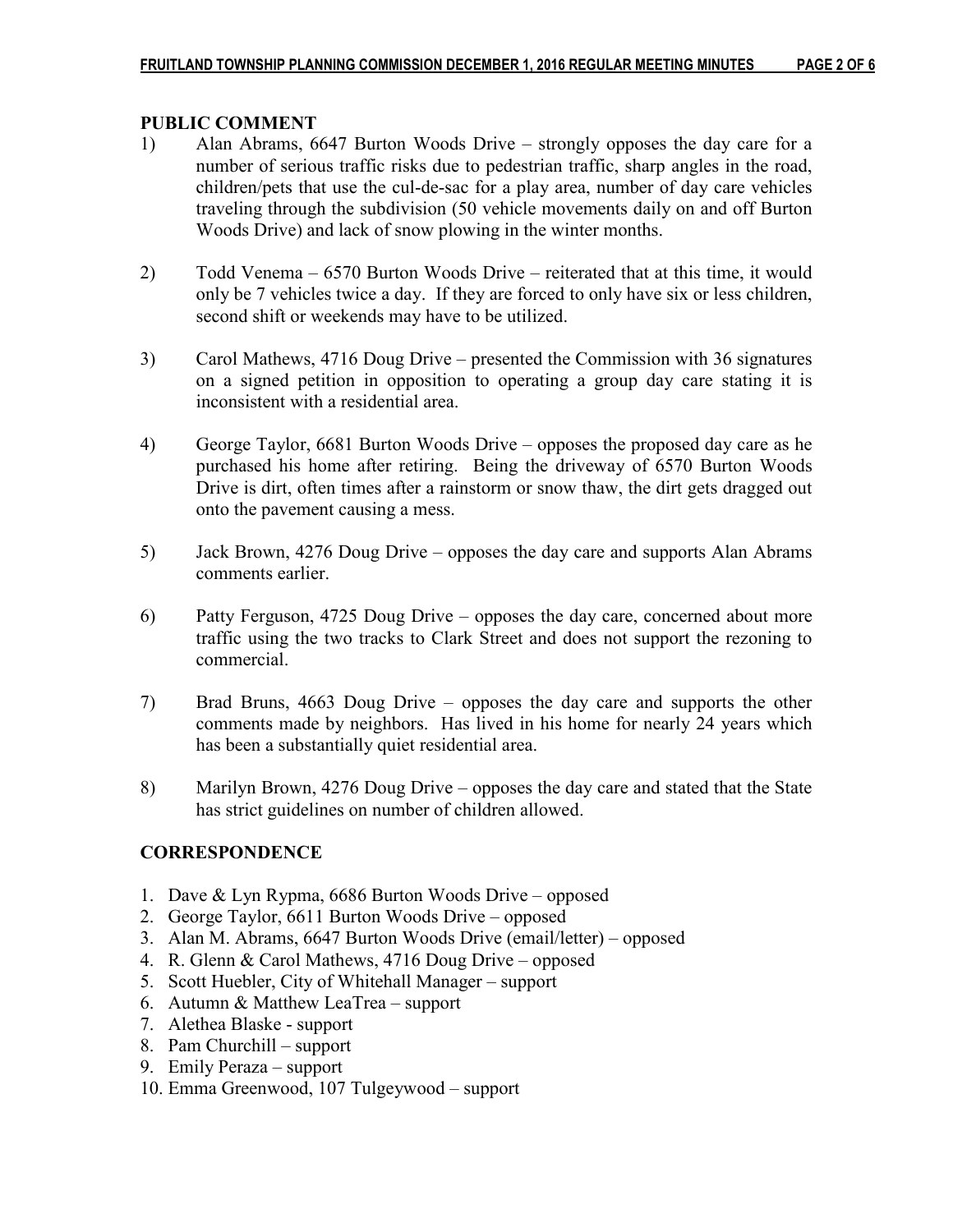- 11. Jeremy Dykman support
- 12. Joseph & Patricia Ferguson, 4725 Doug Drive opposed
- 13. Gabrielle Ferski, 5010 Nestrom support
- 14. Jennifer Venema, 5670 Burton Woods Drive support
- 15. Raychel Berry support
- 16. Paul Bouman MCRC Highway Engineer deny recommendation for installation of a stop sign at the intersection of Burton Woods Drive & Doug Drive

# PUBLIC HEARING CLOSED 6:59 P.M.

Chairperson Roesler read from Zoning Administrator Jensen's opinion letter to the Commissioners as follows: Jennifer Venema has submitted an application to operate a "Group Day Care" at 6570 Burton Woods Dr. The intended use will provide for care of 7 to 12 children. The home is listed as 2,465 square foot of finished living area. This includes an area with separation on the west end of the home that contains 752 square feet of area. This area has a bathroom located off the stairwell to the basement, accessed from this room. The exterior driveway outside this west room is paved. Regulations to address to follow local and state laws pertaining to this use are as follows; Article VI of the Fruitland Township Zoning Ordinance, Michigan Zoning Enabling Act 110 of 2006, Act no. 116 of the Public Acts of 1973, as amended (Regulation of Child Care Organizations)..

Township Law regarding the MDR zone; The MDR zone is regulated by Article VI of the Fruitland Township Zoning Ordinance. The following describes uses;

## Section 6.02 USES PERMITTED BY RIGHT

Land and/or buildings in the MDR District may be used for the following purposes as Uses Permitted by Right:

B. Family day care homes.

C. Family group care homes.

# Section 6.03 USES PERMITTED BY SPECIAL LAND USE

Land and/or buildings in the MDR District may be used for the following purposes following review by the Planning Commission as a Special Land Use, as regulated by this ordinance.

B. Group day care homes.

**ZA Opinion**; The ordinance language in section 6.02 and 6.03 conflict. The Fruitland Township Ordinance defines "Day Care Homes" in section 2.05 (page 2-6). The definition section (2.05) does not define "Permitted Use; C. Family group care homes" listed as a permitted use in Article VI, Sec. 6.02 Uses Permitted by Right. Because the application is requesting review as a "Special Use, Group home day care", the review is proceeding as a Special Use request.

A. FAMILY DAY CARE HOME- A dwelling licensed by the state (in conjunction with the private residence of the operator) in which care is provided for more than one (1) but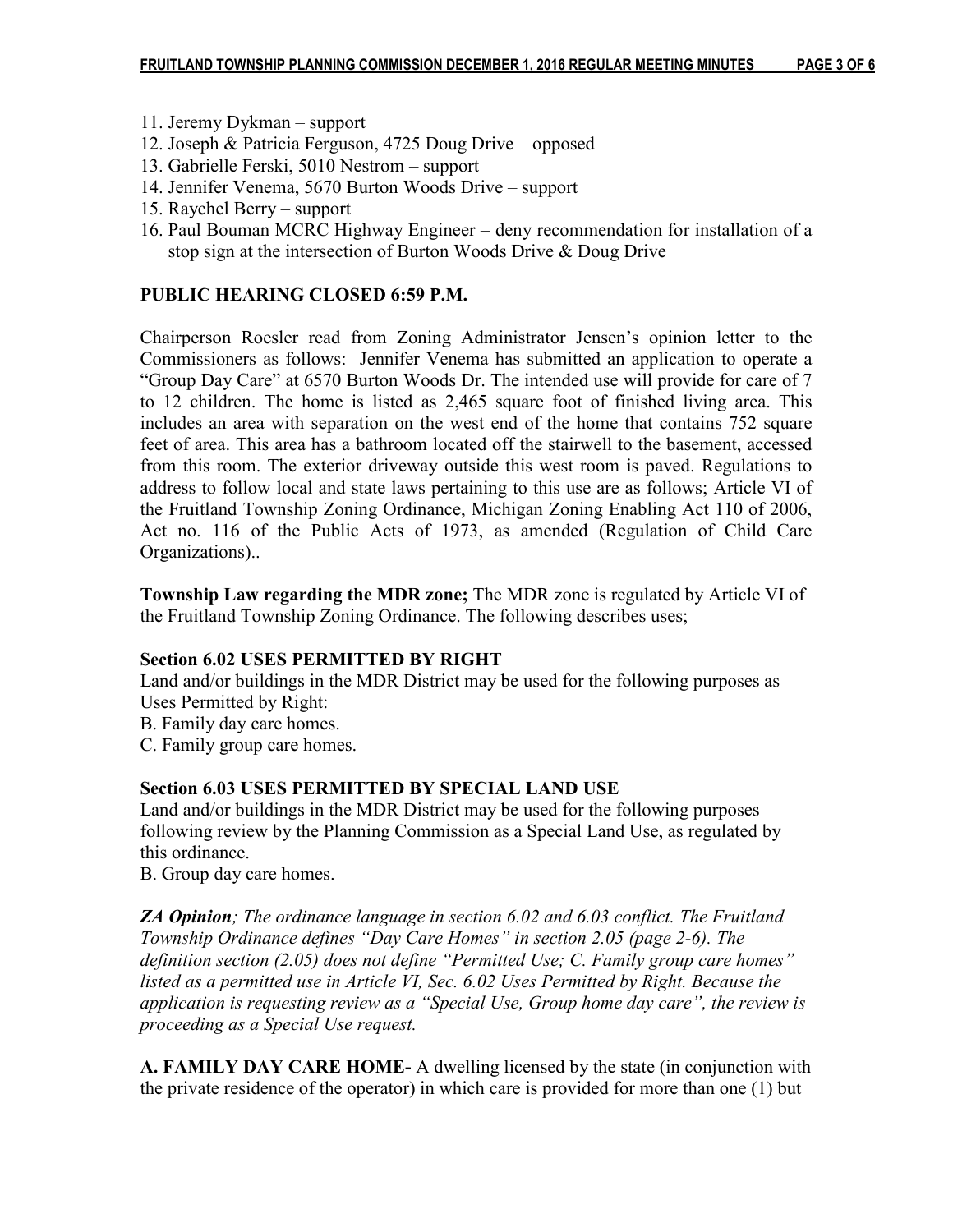less than seven (7) minor children or adults for periods less than twenty-four (24) hours in a day, unattended by a parent or legal guardian, excluding children related to and adult member of the family by blood, marriage or adoption. This definition includes a dwelling in which care is provided to an unrelated minor child for more than four weeks during a calendar year.

B. GROUP DAY CARE HOME- A dwelling licensed by the state (in conjunction with the private residence of the operator) in which care is provided for at least seven (7) but not more than twelve (12) minor children or adults for periods of less than twenty-four (24) hours per day, unattended by a parent or legal guardian, excluding children related to an adult member of the family by blood, marriage or adoption. This definition includes a dwelling in which care is provided to an unrelated minor child for more than four weeks during a calendar year.

**ZA Opinion**; The State of Michigan has regulations regarding Child Care. This is under the State of Michigan Department of Human Services, Bureau of Children and Adult Licensing. The State Law controlling Child Care Organizations is; ACT NO. 116 OF THE PUBLIC ACT OF 1973, AS AMENDED.

ZA Opinion; The State of Michigan local office regarding Child Care is; Child Care Licensing Consultant, Bureau of Children and Adult Licensing, 350 Ottawa N. W., Grand Rapids, MI 49503-2337, (616) 356-0100

Today, 11-29-16, I called and spoke with Kathy West, Child Care Licensing Consultant at the Grand Rapids office (above). I was informed that any residential home is permitted by right to have a Family Day Care Home (1 to 6 children) if approved by the state. The approval and oversite is performed by Bureau of Children and Adult Licensing, with Muskegon County handled by the Grand Rapids office (above). Municipalities do not have any right to approve or contest this permitted use [a Family Day Care Home (1 to 6 children)]. A municipality can have a Special Use provision for the "Group Day Care Home" which is defined as a child care home with 7 to 12 children. The approval for this "Special Use" is outlined in the Michigan Zoning Enabling Act 110 of 2006, section 125.3206 (copy attached). The review requirements are listed, and if the group child care home meets all the listed standards, you "shall issue a special use permit", MI Zoning Enabling Act 110 of 2006, (4) through (10).

Chairman Roesler read the criteria for the listed standards from the Michigan Zoning Enabling act, Act 110 of 2006 to the commissioners.

## DISCUSSION

Commissioner Thompson inquired about where the school bus stop was located and stated that he was uncomfortable with the revolving number of children being cared for by the facility.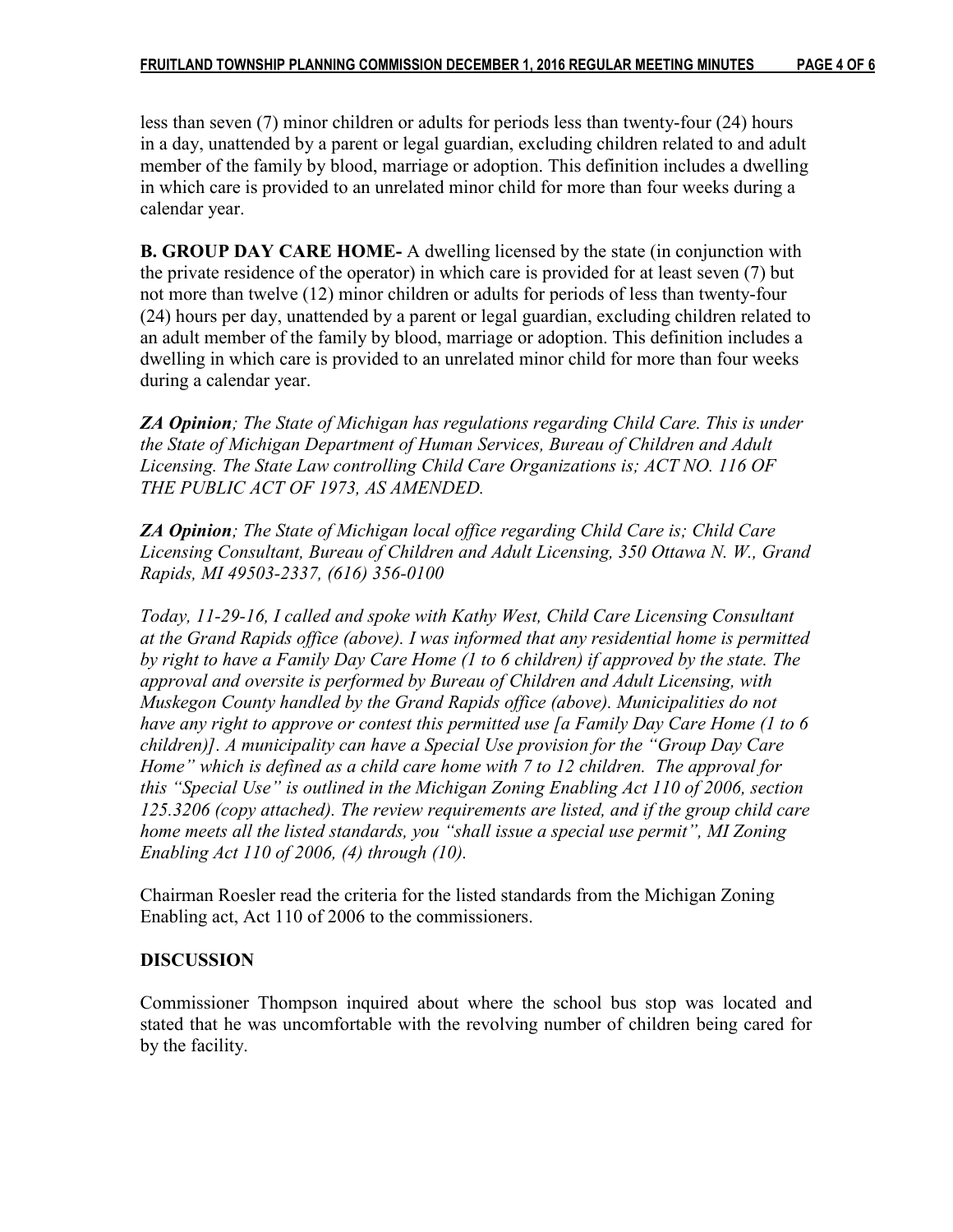Commissioner Holman stated that he had no comments at this time being that he was just appointed to the commission.

Commissioner Ray inquired about the fence requirement and if the subdivision had restrictive covenants.

Commissioner Warner stated that if all the criteria are met, there is no way to disapprove the Special Land Use.

Commissioner Sprott agreed with Commissioner Warner's comment and felt that this operation would not be excessive although she is compassionate about the traffic concerns as she is a walker in her own neighborhood.

Commissioner Josephson agreed and reiterated Commissioner Warner's comment and inquired if this special use permit stays with the Venema's.

Chairman Roesler explained to Commissioner Thompson that the Planning Commission does not control the amount of children, it falls under the State of Michigan and that the commission's task is to review if criteria meet or not to are met then we must grant the request. He also stated to earlier public comment that the two track usage to Clark Street is Muskegon County Road Commission jurisdiction and that no rezoning was taking place to make the area commercial. There are allowed uses in districts either by use by right or special land uses. The role of the Planning Commission is to abide by the laws/ordinances of the township to protect the health, safety and welfare of the community.

> Motion by Commissioner Josephson, second from Commissioner Holman, **ADOPTED**, to approve the Special Land Use Permit according to Article XIV Special Land Uses, Section 14.04 M. Group and commercial day care homes for parcel #61-06-105-400- 0002-10, 6570 Burton Woods Drive, Jennifer Venema to operate a group day care home (7-12 children) in the Medium Density Residential District pending the approval and construction of the fence requirement.

# 6 AYES 1 ABSTAIN

Chairman Roesler agreed to allow audience member Mr. Abrams to state that he felt this hearing should be thrown out due to Chairman Roesler participating in this hearing because of his involvement with the Spring Valley Estate Subdivision and Mr. Abram's research that Jennifer Venema is not listed on the deed to the property. Chairman Roesler dully noted his comments.